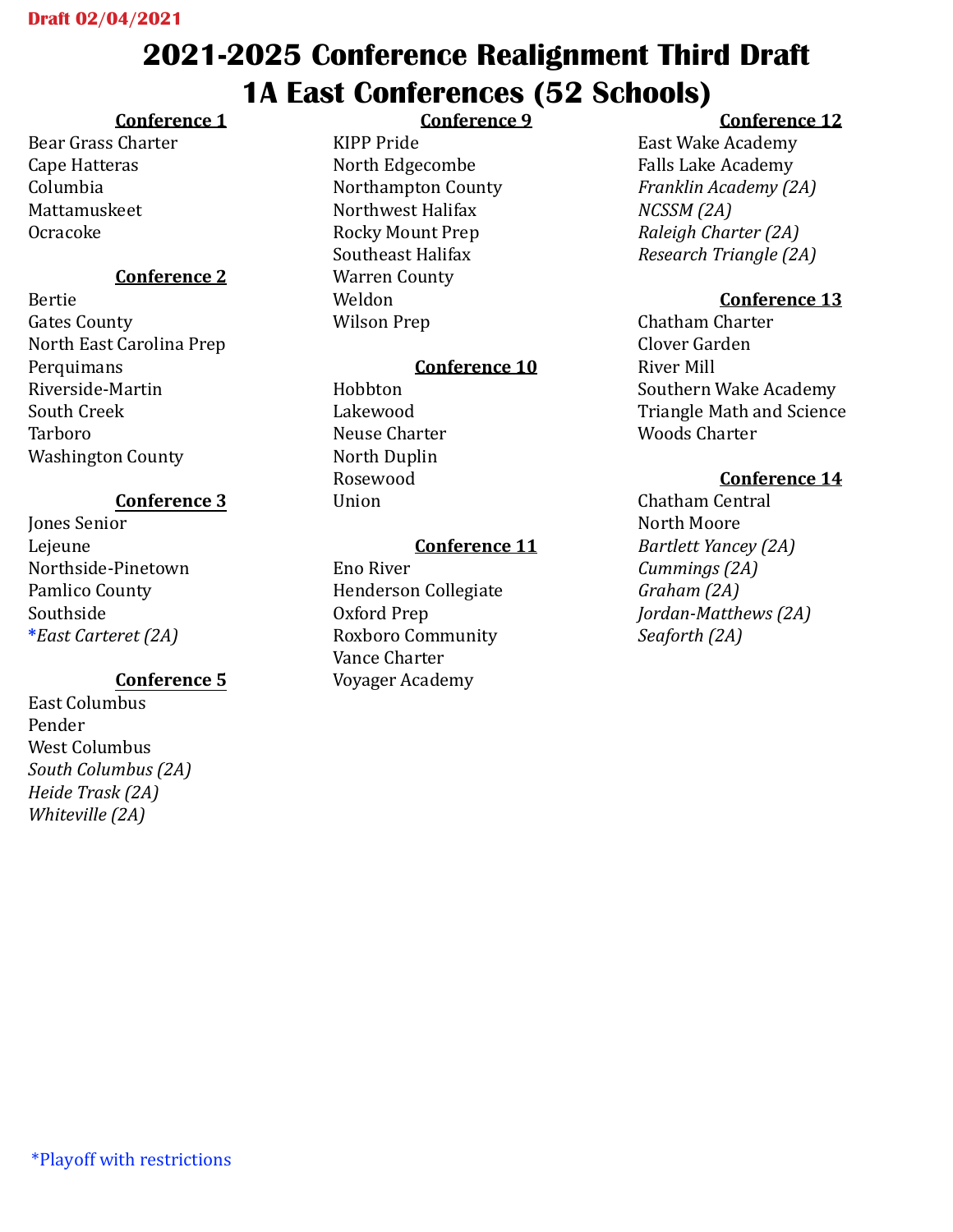# **2021-2025 Conference Realignment Third Draft 1A West Conferences (55 Schools)**

**Conference 36**

### **Conference 31**

Eastern Randolph Uwharrie Charter *Providence Grove (2A) Randleman (2A) SW Randolph (2A) Trinity (2A) Wheatmore (2A)*

### **Conference 32**

Bethany Community Bishop McGuinness **Carver** Cornerstone Charter Millennium Charter NC Leadership Academy Winston-Salem Prep

### **Conference 33**

North Rowan South Davidson Thomasville *East Davidson (2A) Lexington (2A) Salisbury (2A) West Davidson (2A)*

### **Conference 35**

Albemarle Gray Stone Day South Stanly Union Academy *Jay M. Robinson (2A) Mount Pleasant (2A) North Stanly (2A)*

Alleghany East Wilkes Elkin Mount Airy North Stokes South Stokes Starmount

### **Conference 38**

Apprentice Academy Bradford Prep Cabarrus Charter Carolina International Corvian Community Piedmont Community Queens Grant Sugar Creek

#### **Conference 39**

Christ the King Langtree Charter Mountain Island Charter *Community School of Davidson (2A) Lincoln Charter (2A) Pine Lake Prep (2A)*

### **Conference 40**

Bessemer City Cherryville Highland Tech Thomas Jefferson *Burns (2A) East Gaston (2A) Shelby (2A)*

### **Conference 42**

Avery Draughn Mitchell Mountain Heritage Rosman *Madison (2A) Owen (2A)*

### **Conference 43**

Andrews Blue Ridge Cherokee Hayesville **Highlands** Hiwassee Dam Murphy Nantahala Robbinsville Swain County Tri-County Early College

#### **Independent**

NC School for the Deaf

### **Football Only Conference A**

Bishop McGuinness Carver Christ the King Mountain Island Charter Winston-Salem Prep *Community School of Davidson (2A) Pine Lake Prep (2A)*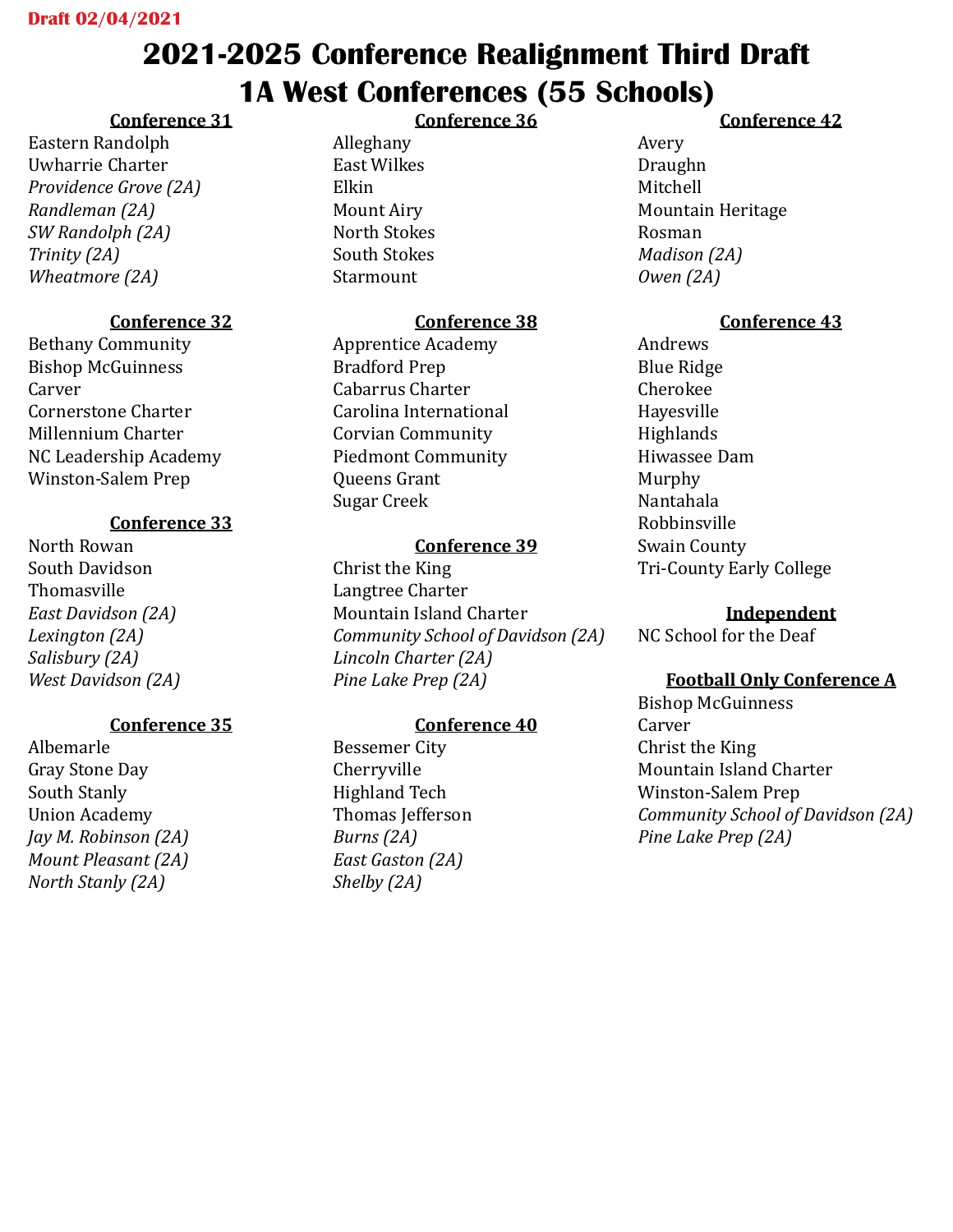# **2021-2025 Conference Realignment Third Draft 2A East Conferences (53 Schools)**

**Conference 6**

### **Conference 15**

Camden County Hertford County Holmes Manteo Northeastern Pasquotank *Currituck County (3A) First Flight (3A)*

### **Conference 3**

**\***East Carteret *Jones Senior (1A) Lejeune (1A) Northside-Pinetown (1A) Pamlico County (1A) Southside (1A)*

### **Conference 4**

Ayden-Grifton Farmville Central Greene Central North Pitt SouthWest Edgecombe Washington West Craven

### **Conference 5**

South Columbus Heide Trask Whiteville *East Columbus (1A) Pender (1A) West Columbus (1A)*

### East Duplin James Kenan Kinston North Lenoir South Lenoir Southwest Onslow Wallace-Rose Hill

### **Conference 7**

Clinton East Bladen Fairmont Midway Red Springs St. Pauls West Bladen

### **Conference 8**

Beddingfield Eastern Wayne Goldsboro North Johnston Princeton Spring Creek

### **Conference 12**

Franklin Academy NCSSM Raleigh Charter Research Triangle *East Wake Academy (1A) Falls Lake Academy (1A)*

### **Conference 17**

Bunn Louisburg Nash Central Roanoke Rapids *Franklinton (3A) Northern Nash (3A) Rocky Mount (3A) Southern Nash (3A)*

### **Conference 18**

Granville Central South Granville J.F. Webb *Carrboro (3A) Durham School of the Arts (3A) Southern Durham (3A) Vance County (3A)*

### **Conference 14**

Bartlett Yancey Cummings Graham Jordan-Matthews Seaforth *Chatham Central (1A) North Moore (1A)*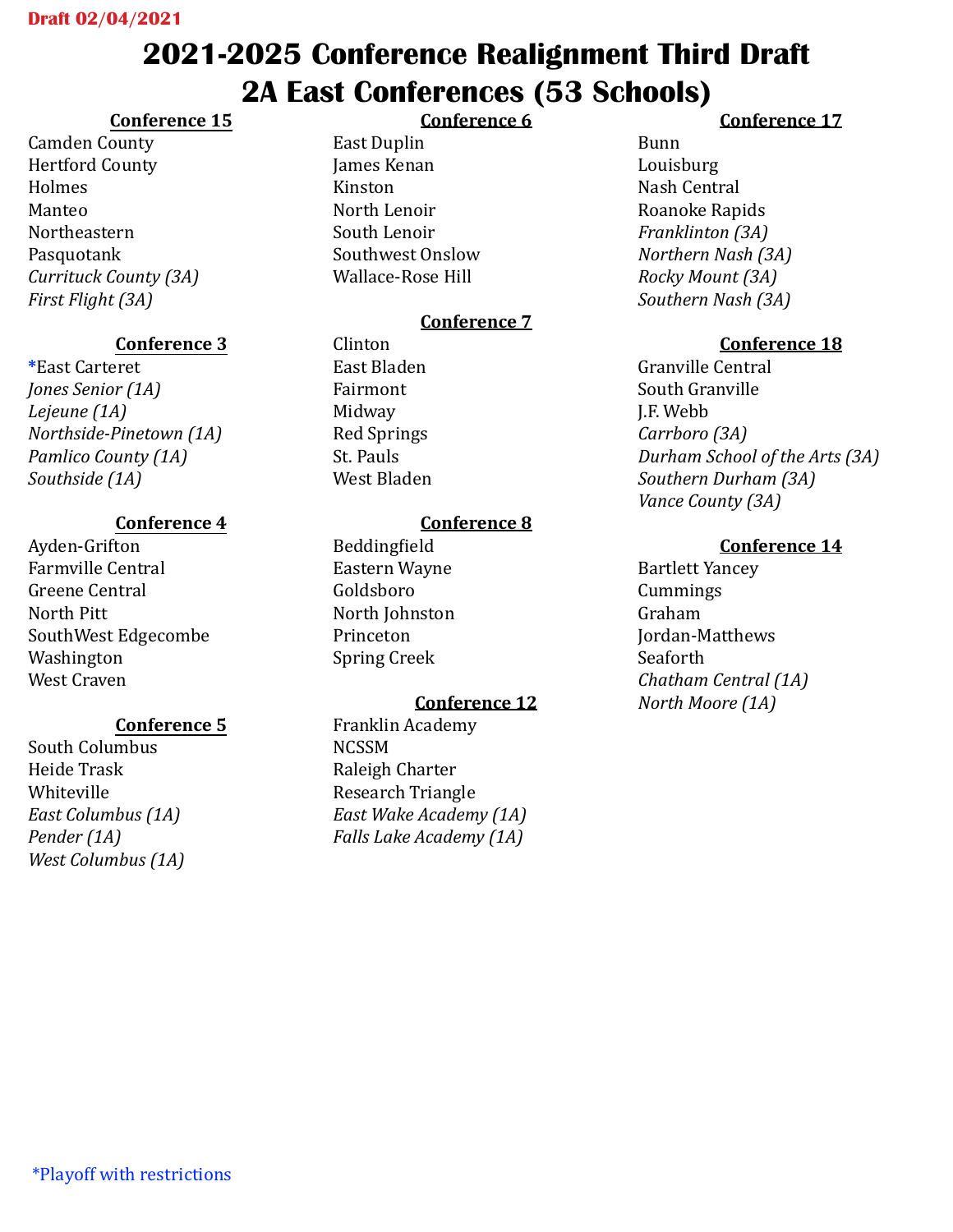## **2021-2025 Conference Realignment Third Draft 2A West Conferences (53 Schools) Conference 35**

## **Conference 31**

Providence Grove Randleman SW Randolph Trinity Wheatmore *Eastern Randolph (1A) Uwharrie Charter (1A)*

## **Conference 34**

McMichael Morehead North Forsyth Reidsville T.W. Andrews Walkertown West Stokes

## **Conference 44**

Anson Forest Hills Monroe West Stanly *Central Academy (3A) Parkwood (3A)*

## **Conference 33**

East Davidson Lexington Salisbury West Davidson *North Rowan (1A) South Davidson (1A) Thomasville (1A)*

Jay M. Robinson Mount Pleasant North Stanly *Albemarle (1A) Gray Stone Day (1A) South Stanly (1A) Union Academy (1A)*

## **Conference 37**

East Surry Forbush North Surry North Wilkes Surry Central West Wilkes Wilkes Central

## **Conference 39**

Community School of Davidson Lincoln Charter Pine Lake Prep *Christ the King (1A) Langtree Charter (1A) Mountain Island Charter (1A)*

## **Conference 40**

Burns East Gaston Shelby *Bessemer City (1A) Cherryville (1A) Highland Tech (1A) Thomas Jefferson (1A)*

## **Conference 41**

Brevard Chase East Rutherford Hendersonville Patton Polk R-S Central

## **Conference 42**

Madison Owen *Avery (1A) Draughn (1A) Mitchell (1A) Mountain Heritage (1A) Rosman (1A)*

## **Conference 45**

Bandys Bunker Hill East Burke Lincolnton Maiden Newton-Conover West Caldwell West Lincoln

## **Football Only Conference A**

Community School of Davidson Pine Lake Prep *Bishop McGuinness (1A) Carver (1A) Christ the King (1A) Mountain Island Charter (1A) Winston-Salem Prep (1A)*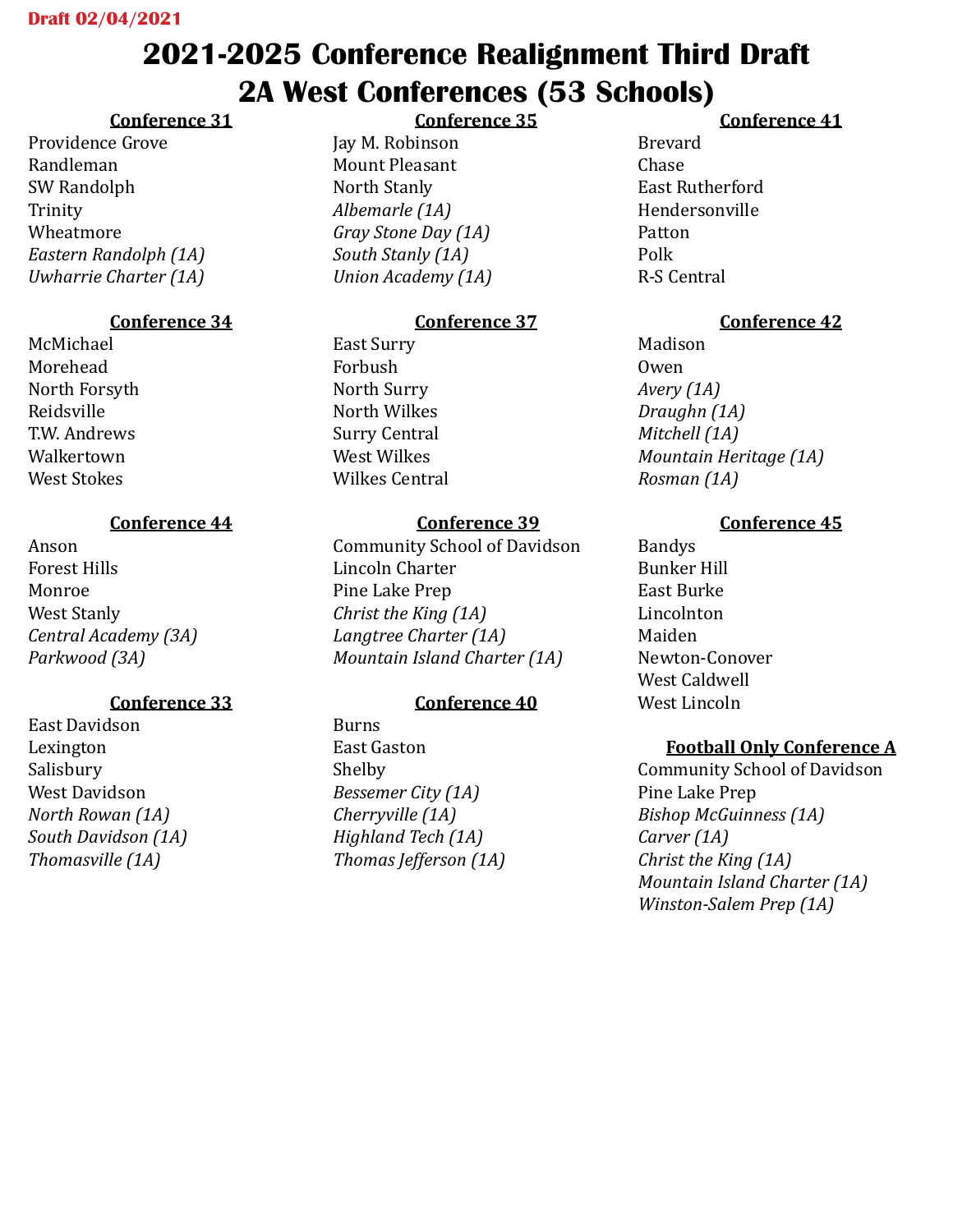## **2021-2025 Conference Realignment Third Draft 3A East Conferences (52 Schools)**

**Conference 21**

### **Conference 15**

Currituck County First Flight *Camden County (2A) Hertford County (2A) Holmes (2A) Manteo (2A) Northeastern (2A) Pasquotank (2A)*

### **Conference 16**

Croatan Dixon Richlands Swansboro West Carteret White Oak

### **Conference 19**

Havelock **Jacksonville** J.H. Rose Northside-Jax South Central *D.H. Conley (4A) New Bern (4A)*

### **Conference 20**

North Brunswick South Brunswick West Brunswick *Ashley (4A) Hoggard (4A) Laney (4A) New Hanover (4A) Topsail (4A)*

C.B. Aycock East Wake Fike Hunt Smithfield-Selma South Johnston Southern Wayne West Johnston

### **Conference 22**

Douglas Byrd Cape Fear Seventy-First *Jack Britt (4A) Gray's Creek (4A) Lumberton (4A) Purnell Swett (4A) South View (4A)*

### **Conference 23**

E.E. Smith Harnett Central Terry Sanford Triton Western Harnett Westover *Overhills (4A) Pine Forest (4A)*

### **Conference 24**

Lee County Scotland Southern Lee Union Pines *Hoke County (4A) Pinecrest (4A) Richmond (4A)*

### **Conference 17**

Franklinton Northern Nash Rocky Mount Southern Nash *Bunn (2A) Louisburg (2A) Nash Central (2A) Roanoke Rapids (2A)*

### **Conference 18**

Carrboro Durham School of the Arts Southern Durham Vance County *Granville Central (2A) South Granville (2A) J.F. Webb (2A)*

### **Conference 25**

Cedar Ridge Eastern Alamance Northwood Orange Person Western Alamance Williams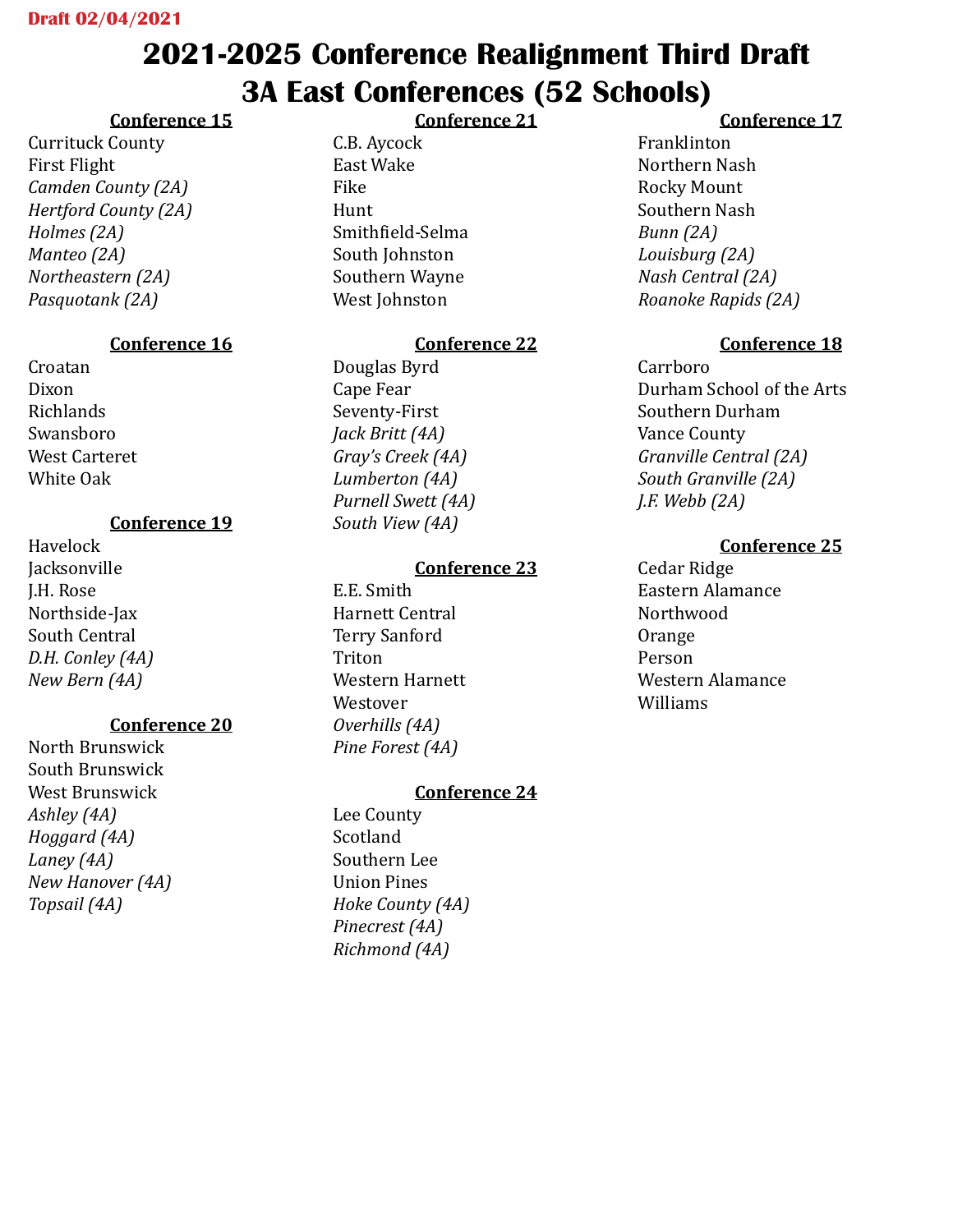# **2021-2025 Conference Realignment Third Draft 3A West Conferences (55 Schools)**

## **Conference 44**

Central Academy Parkwood *Anson (2A) Forest Hills (2A) Monroe (2A) West Stanly (2A)*

### **Conference 47**

Asheboro Central Davidson Ledford Montgomery Central North Davidson Oak Grove

### **Conference 48**

Central Cabarrus Concord East Rowan Jesse Carson Lake Norman Charter Northwest Cabarrus South Rowan West Rowan

### **Conference 46**

Atkins Ben L. Smith Dudley Eastern Guilford High Point Central Northeast Guilford Rockingham County Southern Guilford

### **Conference 60**

West Charlotte West Mecklenburg *Hopewell (4A) Hough (4A) Mallard Creek (4A) North Mecklenburg (4A) Vance (Chambers) (4A)*

### **Conference 50**

Ashbrook Crest Forestview Hunter Huss Kings Mountain North Gaston South Point Stuart A. Cramer

### **Conference 51**

East Lincoln Fred T. Foard Hickory North Iredell North Lincoln St. Stephens Statesville West Iredell

### **Conference 52**

Ashe County Freedom Hibriten *Alexander Central (4A) South Caldwell (4A) Watauga (4A)*

### **Conference 53**

Enka Erwin North Buncombe *A.C. Reynolds (4A) Asheville (4A) McDowell (4A) T.C. Roberson (4A)*

### **Conference 54**

East Henderson Franklin North Henderson Pisgah Smoky Mountain Tuscola West Henderson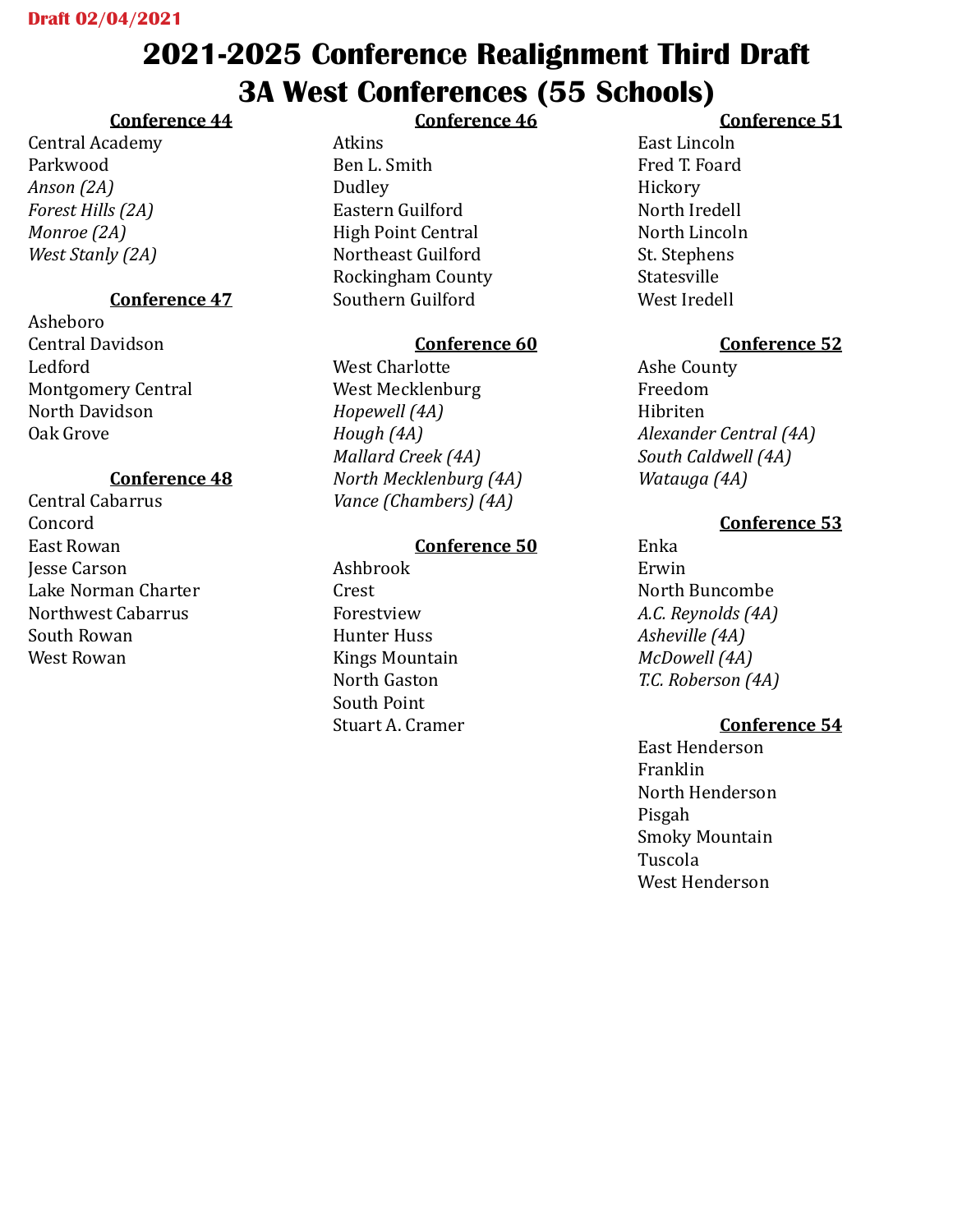# **2021-2025 Conference Realignment Third Draft 4A East Conferences (52 Schools)**

**Conference 27**

### **Conference 19**

D.H. Conley New Bern *Havelock (3A) Jacksonville (3A) J.H. Rose (3A) Northside-Jax (3A) South Central (3A)*

### **Conference 20**

Ashley Hoggard Laney New Hanover Topsail *North Brunswick (3A) South Brunswick (3A) West Brunswick (3A)*

### **Conference 26**

Corinth Holders Clayton Cleveland Fuquay-Varina Garner South Garner Southeast Raleigh Willow Spring

Heritage Knightdale Millbrook Rolesville Wake Forest Wakefield

### **Conference 28**

Athens Drive Broughton Cardinal Gibbons Enloe Leesville Road Sanderson

### **Conference 29**

Apex Apex Friendship Cary Green Hope Green Level Holly Springs Middle Creek Panther Creek

### **Conference 30**

C.E. Jordan Chapel Hill East Chapel Hill Hillside Northern Durham Riverside-Durham Southern Alamance

### **Conference 22**

Jack Britt Gray's Creek Lumberton South View Purnell Swett *Douglas Byrd (3A) Cape Fear (3A) Seventy-First (3A)*

### **Conference 23**

Overhills Pine Forest *E.E. Smith (3A) Harnett Central (3A) Terry Sanford (3A) Triton (3A) Western Harnett (3A) Westover (3A)*

### **Conference 24**

Hoke County Pinecrest Richmond *Lee County (3A) Scotland (3A) Southern Lee (3A) Union Pines (3A)*